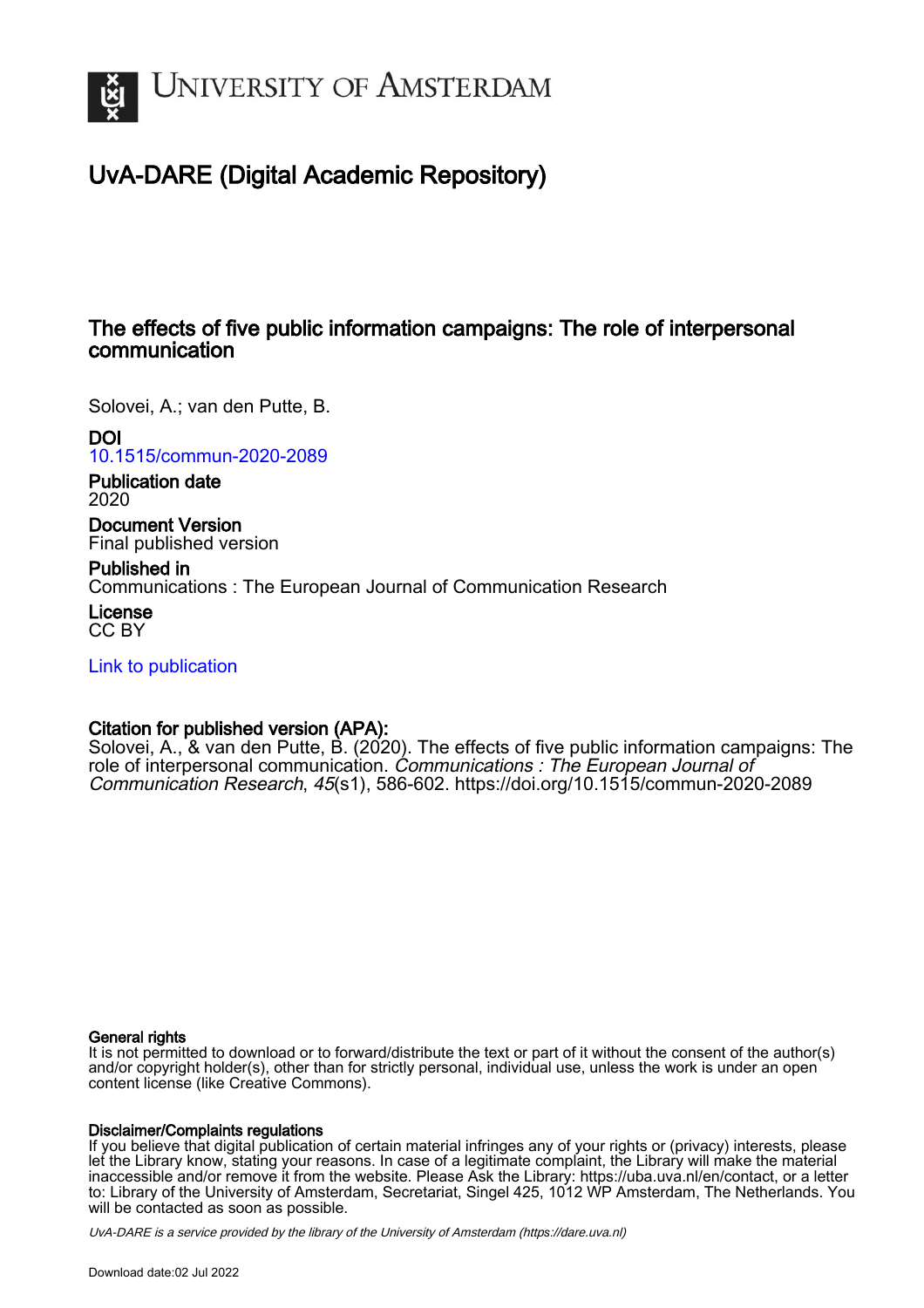# Adriana Solovei and Bas van den Putte\* **The effects of five public information campaigns: The role of interpersonal communication**

<https://doi.org/10.1515/commun-2020-2089>

**Abstract:** For five Dutch public information campaigns, this study assessed whether interpersonal communication mediated the effects of exposure (to TV, radio, or online banners) on five persuasive outcomes: awareness, knowledge, attitude, intention, and self-reported behavior. Structural equation modeling was used to test 23 models relating exposure to one of these outcome variables. Few direct effects of media exposure were found (for online banners, TV, and radio in, respectively, one, four, and seven of the 23 models). In contrast, results revealed that interpersonal communication had direct effects on the outcomes in 17 of the 23 models. Moreover, indirect effects of media exposure via interpersonal communication were found for online banner, TV, and radio exposure in, respectively, eight, nine, and ten models. These results indicate that interpersonal communication plays an important role in explaining media exposure persuasive effects and should be taken into account in the development and evaluation of public information campaigns.

**Keywords:** interpersonal communication, public information campaigns, media exposure effects

## **1 Introduction**

Public information campaigns (PICs) are important policy tools used by governments worldwide (Rice and Atkin, 2012). PICs refer to government-sponsored communication efforts, typically aiming at shaping beliefs, attitudes, social norms and actual behaviors in (a segment of) the mass public (Weiss and Tschirhart, 1994). To evaluate the effectiveness of PICs, the theoretical principles

E-Mail: [S.J.H.M.vandenputte@uva.nl](mailto:S.J.H.M.vandenputte@uva.nl)

ခ

**<sup>\*</sup>Corresponding author: Bas van den Putte**, Amsterdam School of Communications

Research ASCoR, University of Amsterdam, Amsterdam, The Netherlands,

**Adriana Solovei**, Care and Public Health Research Institute CAPHRI, Department of Health Promotion, Maastricht University, Maastricht, The Netherlands,

E-Mail: [a.solovei@maastrichtuniversity.nl](mailto:a.solovei@maastrichtuniversity.nl)

Open Access. © 2020 Solovei et al., published by De Gruyter. This work is licensed under the Creative Commons Attribution 4.0 International License.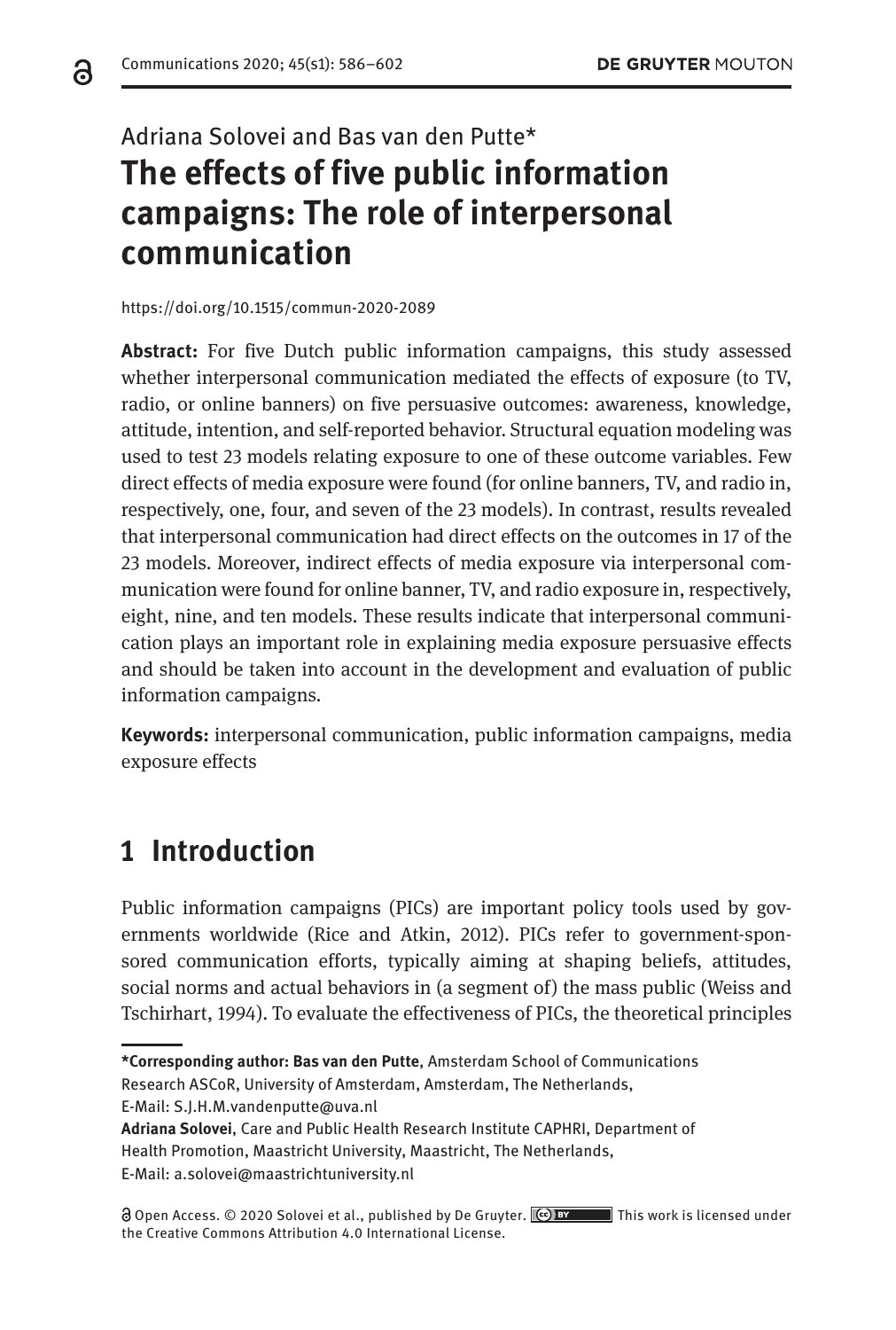of the communication/persuasion matrix (McGuire, 1985) are often used (Rice and Atkin, 2012). In line with this matrix, in the development of PICs, *input* variables are selected (i. e., message, source, channel, and audience variables) which influence the receivers' responses or the so-called *output* variables. For our paper, from the McGuire matrix we selected awareness, knowledge, attitude, intention, and behavior, which were all objectives of the Dutch PICs evaluated. Regarding the input variables, we concentrated on channel variables (i. e., television, radio, and online advertising). In addition, we included the role of interpersonal communication.

Published evidence regarding the effectiveness of PICs is mixed. Early researchers thought that PICs had limited persuasive effects, explained, among others, by individuals' tendency to seek information in line with their existing attitudes or those of the larger proportion of the population, which are hard to reach by campaigns (Hyman and Sheatsley, 1947; Klapper, 1960). Later, however, researchers argued that the effects of PICs are moderate, rather than limited, and that media exposure works differently in different circumstances and for different people (Maibach, 1993; O'Keefe, 1985). For example, in health communication, some campaigns were found to have positive effects on persuasive outcomes (Palmgreen, Donohew, Lorch, Hoyle, and Stephenson, 2001), whereas others had no effects (Hornik, Jacobsohn, Orwin, Piesse, and Kalton, 2008) or even negative effects (Snyder and Blood, 1992). In light of these differences, researchers have often argued for the importance of investigating possible mechanisms that may explain media exposure effects (Jeong and Bae, 2018; Hornik and Yanovitzky, 2003; Weiss and Tschirhart, 1994). Reviews of campaign effects have highlighted a number of moderators that influence campaign effectiveness, for example, campaign topic (Snyder et al., 2004; Wakefield, Loken, and Hornik, 2010).

In addition, researchers deemed it necessary to examine both the indirect and direct effects that the media can have on the public. (Wakefield et al., 2010) An important concept suggested in this regard is interpersonal communication (Southwell and Yzer, 2007; Weiss and Tschirhart, 1994). Indeed, a meta-analysis of the effects of interpersonal communication in the context of health campaigns showed that conversations had significant effects on knowledge, intention, and behavior (Jeong and Bae, 2018). However, this meta-analysis did not examine the extent to which the interpersonal communication was campaign-generated or spontaneous. Also, few individual studies explored both paths of the mediating role, from exposure to conversations and from conversations to campaign-relevant outcomes. Moreover, there is a paucity of studies assessing the (mediating) role of interpersonal communication in the persuasiveness of media exposure to PICs focusing on topics other than health communication. A reason for this lack of studies may be that interpersonal communication is seldom structurally assessed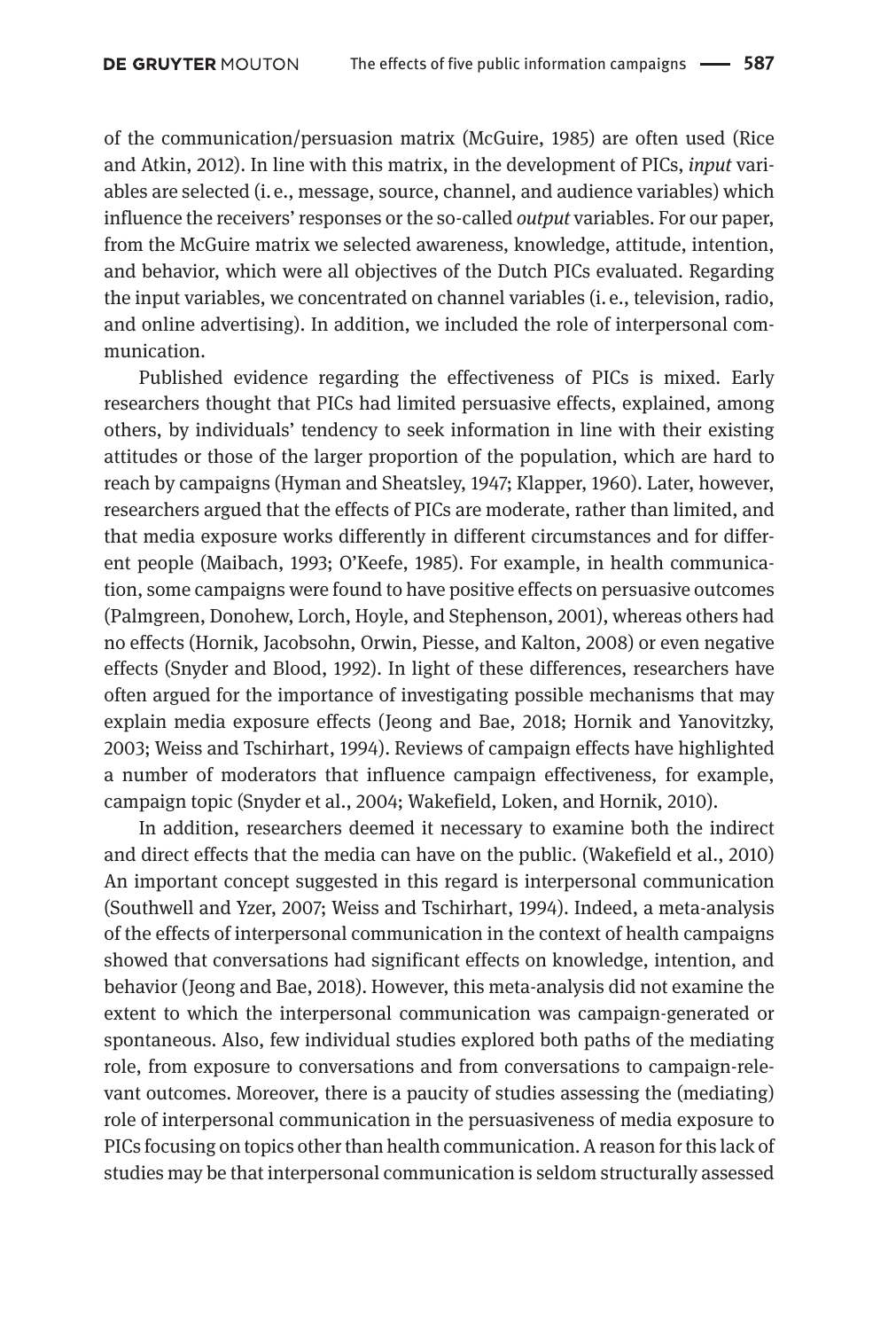in the evaluation of PICs (Southwell and Yzer, 2007). To cover this research gap, we focused in our study on the role of interpersonal communication in the context of government-directed PICs that did not address health topics. These PICs were conducted in 2013 in the Netherlands, using various offline and online media channels, and primarily focused on behavior change or behavior maintenance among the general Dutch population regarding interventions initiated and coordinated by the Dutch government. The aim of our study was to assess whether interpersonal communication mediated the effects of three media channels (TV, radio, and online banners) on five persuasive outcomes: awareness, knowledge, attitude, intention, and (self-reported) behavior.

### **2 Theoretical background**

In this paper, we defined interpersonal communication as conversations between two or more people, face to face, on the telephone or online, regarding a PIC topic (for other definitions of interpersonal communication, see Southwell and Yzer, 2007). As said above, it has often been argued that media messages, besides having direct effects on audiences, are also indirectly conveyed to these audiences through interpersonal communication. Assessing this mediating role of interpersonal communication in PICs is of importance because this may help explain differences in media effects found between campaigns, as interpersonal communication may strengthen (Berner, Leiber, Kriston, Stodden, and Günzler, 2008) as well as weaken (David, Cappella, and Fishbein, 2006) effects of campaign exposure. That interpersonal communication may mediate the effects of media exposure on persuasive outcomes is hypothesized by various theoretical models related to media effects, such as the two-step flow of information (Katz and Lazarsfeld, 1955) and the diffusion of innovations (Rogers, 2003). For example, the two-step flow of information model posits that attitude change may happen when receivers of information further disseminate the ideas of a campaign to other people. In light of this, Hornik and Yanovitzky (2003) argued for the inclusion of interpersonal communication in the evaluation of PICs. If interpersonal communication plays a mediating role in the effects of media exposure to PICs, then it cannot be ignored.

For a long time, most papers researching interpersonal communication in campaigns mostly looked at media exposure and interpersonal communication separately, aiming to compare which of them had stronger persuasive effects (e. g., Korhonen, Uutela, Korhonen, and Puska, 1998; Rimal, Flora, and Schooler, 1999). However, examining the direct effects of interpersonal communication did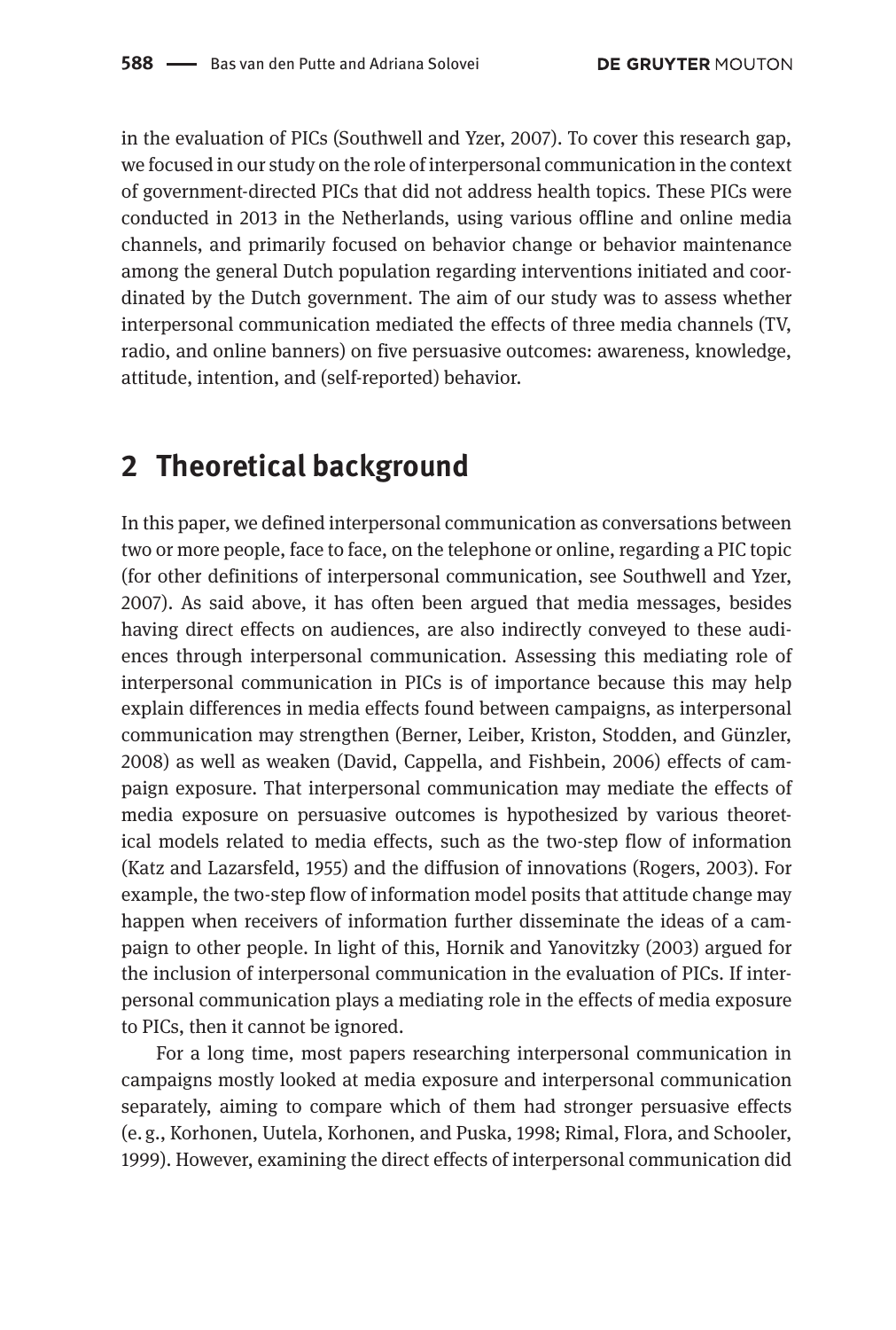not fully capture the roles that interpersonal communication may take in PICs. A few more recent papers started investigating the mediating role of interpersonal communication and found promising results. In the context of smoking cessation campaigns, both van den Putte, Yzer, Southwell, de Bruijn, and Willemsen (2011) and Jeong, Tan, Brennan, Gibson, and Hornik (2015) showed that interpersonal communication mediated the effect of media exposure on intention to quit smoking and cessation attempts.

Yet, to our knowledge, the role of interpersonal communication in non-healthrelated PICs has not been empirically tested. It is important to further investigate whether interpersonal communication mediates the media exposure effect in PICs because this might increase insight into the process that explains campaign effects. Besides adding to the general body of empirical evidence regarding the mediating role of interpersonal communication, if such a role is found in more types of PICs, it may prove wise for practitioners to take the interpersonal communication component into account when developing and evaluating PICs. For example, it may be the case that media exposure incites discussion about the campaign topic with others (Southwell and Yzer, 2007). In turn, these interpersonal conversations may stimulate change in (predictors of) the promoted behavior because the message of the campaign becomes more salient and campaign arguments are more deeply processed and might be supported (or not) by the social environment (Mosler and Martens, 2008). In this way, through conversations, the total effects of media exposure may become stronger. As noted, this may be in a direction that supports or opposes the campaign goals, depending on the content of the interpersonal communication.

Based on the above-mentioned arguments concerning the potentially relevant role of interpersonal communication regarding the effects of media exposure, we tested whether exposure to PIC media messages increased the amount of interpersonal communication about the topic of the PIC, and whether this subsequently influenced persuasive outcomes. As indicated above, in our paper we focused on five outcome variables of PICs: awareness, knowledge, attitude, intention, and self-reported behavior. These outcomes are based on the communication/persuasion matrix of McGuire (1985), and are regularly used in the evaluation of PICs in the Netherlands. The media channels included are TV, radio, and online banners, because these three media were used in all five campaigns that we evaluated to test the role of interpersonal communication. Some campaigns employed additional media such as newspaper advertising (three campaigns) or outdoor advertising (two campaigns). In additional analyses we included these media for those campaigns, but this did not change the conclusions presented below.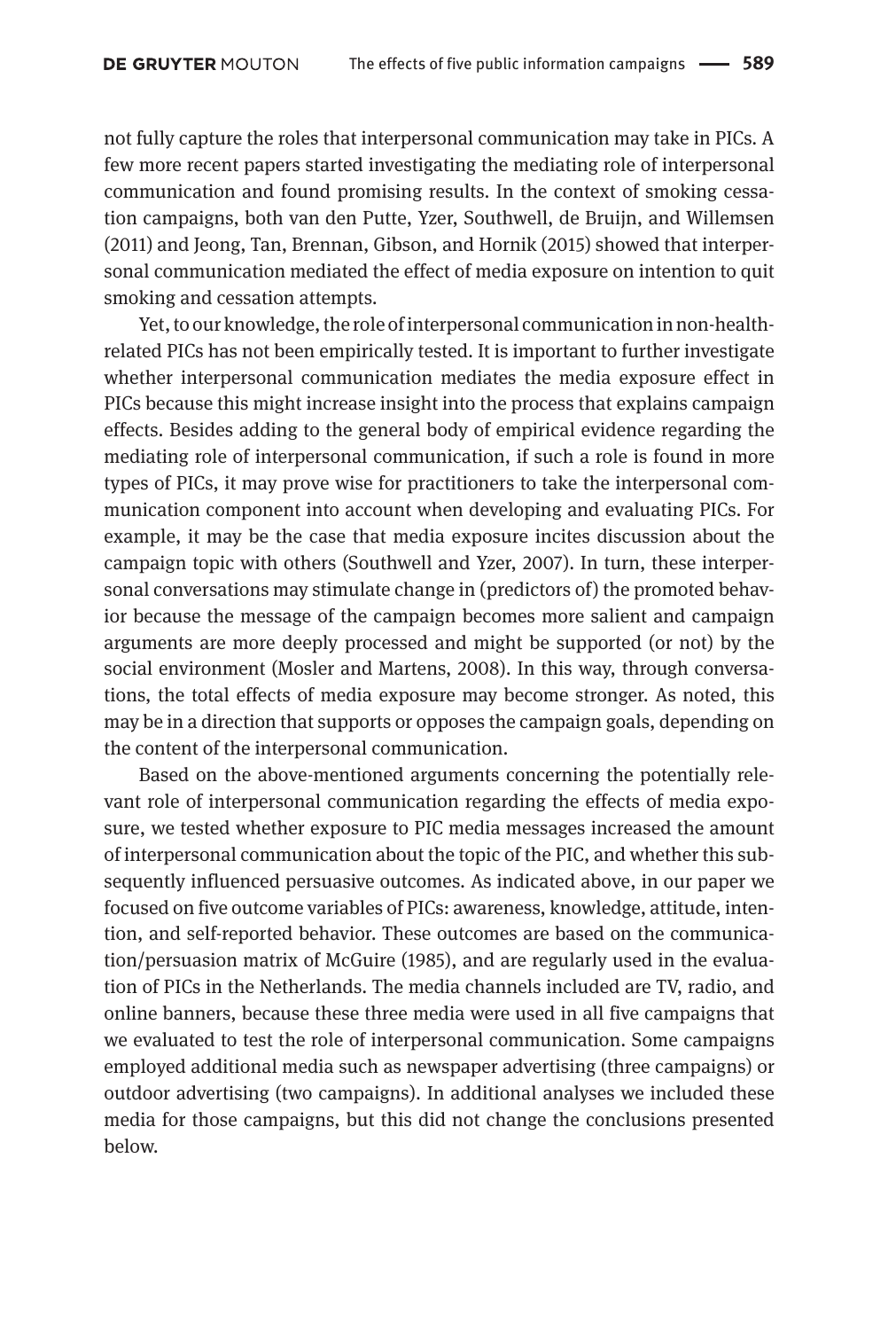### **3 Method**

#### **Design and sample**

We performed a secondary data analysis on two-wave data sets collected by the Dutch research agency KANTAR TNS on behalf of the Dutch Ministry of General Affairs, and kindly provided to us by the Public Information and Communications Service (DPC) on the condition that the names of the campaigns would remain confidential. The questionnaires were answered by members of the research agency online panel of respondents.

The effects of five public information campaigns carried out in the year 2013, referred to as campaigns A, B, C, D, and E, were examined. All five campaigns employed TV, radio, and online banners (further referred to as *banners*) as their primary channels. Awareness, knowledge, attitude, intention, and self-reported behavior were measured as outcome variables at two waves, before (Wave 1) and after (Wave 2) each campaign. Both waves were generally about one to three months apart.

Wave 1 was answered by, respectively, 636 (campaign A), 1050 (B), 1044 (C), 684 (D), and 857 (E) respondents. Wave 1 and 2 were answered, respectively, by 478 (A, 75.2 %), 489 (B, 46.6 %), 810 (C, 77.6 %), 311 (D, 45.7 %), and 683 (E, 79.7 %) respondents. Due to missing values on at least one of the variables used in our models, between 0 and 31 respondents per campaign were lost. There were between 47.4 % and 50.8 % female respondents in the five campaigns, and the average age varied between 39.9 and 52.1 years (SD between 17.3 and 21.8).

#### **Measures**

The measurements were developed by DPC for the purpose of evaluating Dutch governmental campaigns. To keep the campaign topics confidential, we are unable to reveal the exact wording of the measurement items. All variables were measured at Wave 1 and 2 except media exposure, which was only measured at Wave 2. Media exposure variables of TV, radio, and banner were measured dichotomously  $(0 = No, 1 = Yes)$  and asked whether the respondent had seen the campaign in each of these three media channels in the last few weeks. Interpersonal communication was measured as a dichotomous variable (0 = *No*, 1 = *Yes*) and asked whether the participants talked about the topic of the campaign with other people in the last month. Awareness was measured as a dichotomous variable (0 = *No*, 1 = *Yes*) and asked whether the participant was aware of the topic of the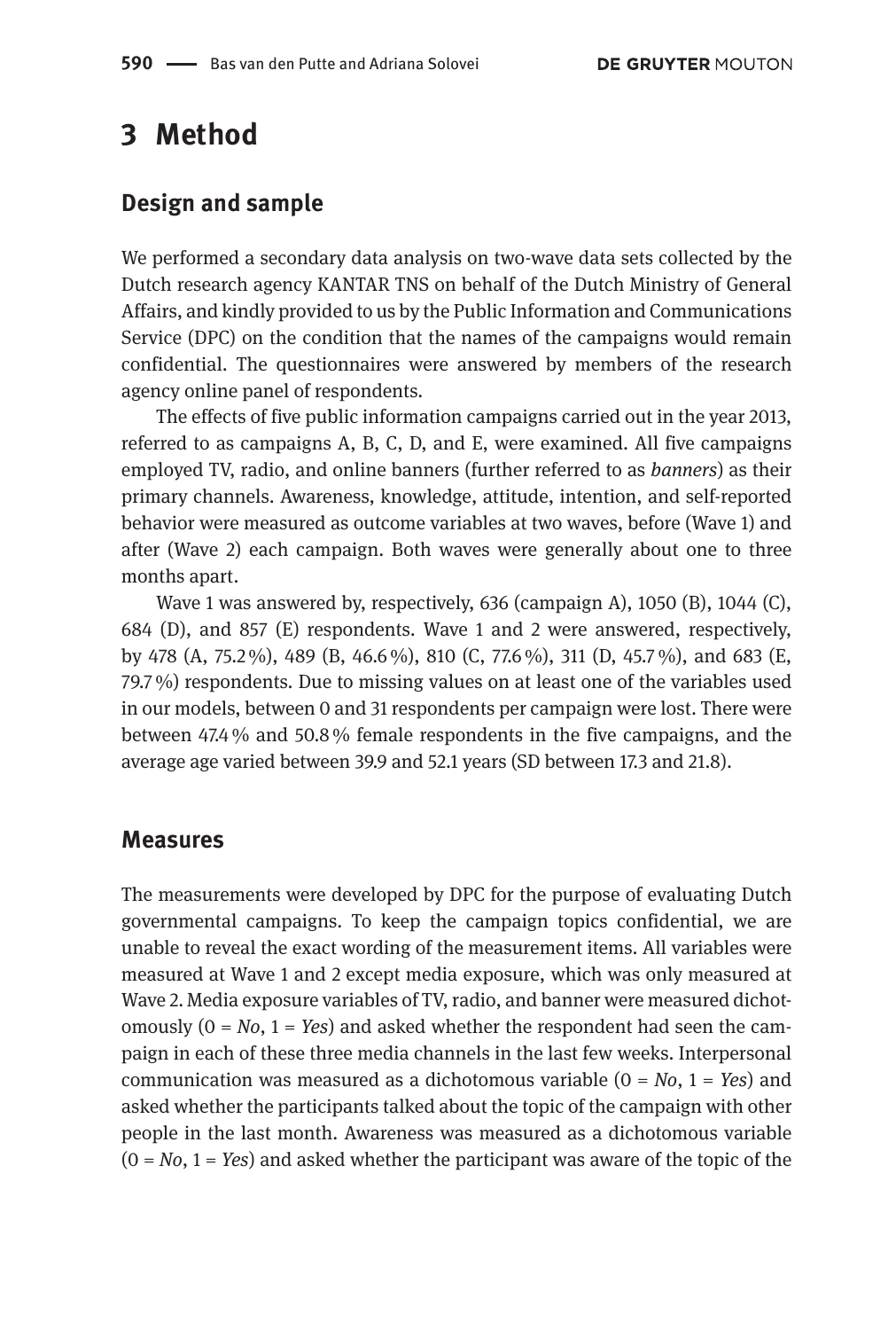campaign. Knowledge was measured by between two and nine items, specific to the topic of each campaign. Most knowledge items had the *true* – *not true* format, but a few had more answer categories. For each campaign, the percentage of correct answers was calculated. Attitude was measured on 5-point Likert scales, coded from 1 to 5 (Cronbach's alpha = .84 or higher) and referred to the respondent's positive or negative overall evaluation of the campaign message. Intention was measured on one 5-point Likert scale, coded from 1 to 5, and referred to the respondent's wish to perform the main behavior promoted in the campaign. In campaign E, intention was measured on a 4-point Likert scale. For all campaigns, behavior was self-reported and measured as a dichotomous variable  $(0 = No, 1 =$ *Yes*). It referred to whether the respondent did or did not engage in the behavior promoted in the campaign.

#### **Model specification**

Campaigns were analyzed separately with a similar path model, depicted in Figure 1, using AMOS 21. All variables in the model were included as observed variables. Each model tested the direct effects of exposure to campaign messages on TV, radio, and banners on interpersonal communication about the campaign and one of the five outcome variables as measured at Wave 2 (awareness, knowledge, attitude, intention, and self-reported behavior), controlling for baseline scores of the dependent variables as measured at Wave 1. Campaigns D and E did not assess awareness as an outcome variable. Also, in campaigns C and D intention was not measured as an outcome variable at Wave 2 but only as a baseline predictor of Wave 2 behavior (because there was no baseline measurement of behavior). Campaigns C and D promoted two target behaviors, which were tested in separate models. In total, 23 models were tested. Each model also tested the mediated effects via interpersonal communication of media exposure to each of the three media channels on the five outcome variables. To test the indirect effects, bootstrapping was performed to obtain 95 % bias-corrected confidence intervals based on 5,000 bootstrap iterations. This allowed assessment of whether interpersonal communication acted as a mediator in the relationship between media exposure and the five persuasive outcomes. In case of multivariate non-normality (kurtosis > 5 in seven of the 23 models), *p*-values of direct effects were based on bootstrapped 95 % bias-corrected confidence intervals (Byrne, 2010). In the analyses for attitude, four campaigns showed four to seven outliers that were removed. The exogenous variables (i. e., interpersonal communication and outcome variable as measured at Wave 1) were allowed to correlate freely. Also, correlations were added between the three media exposure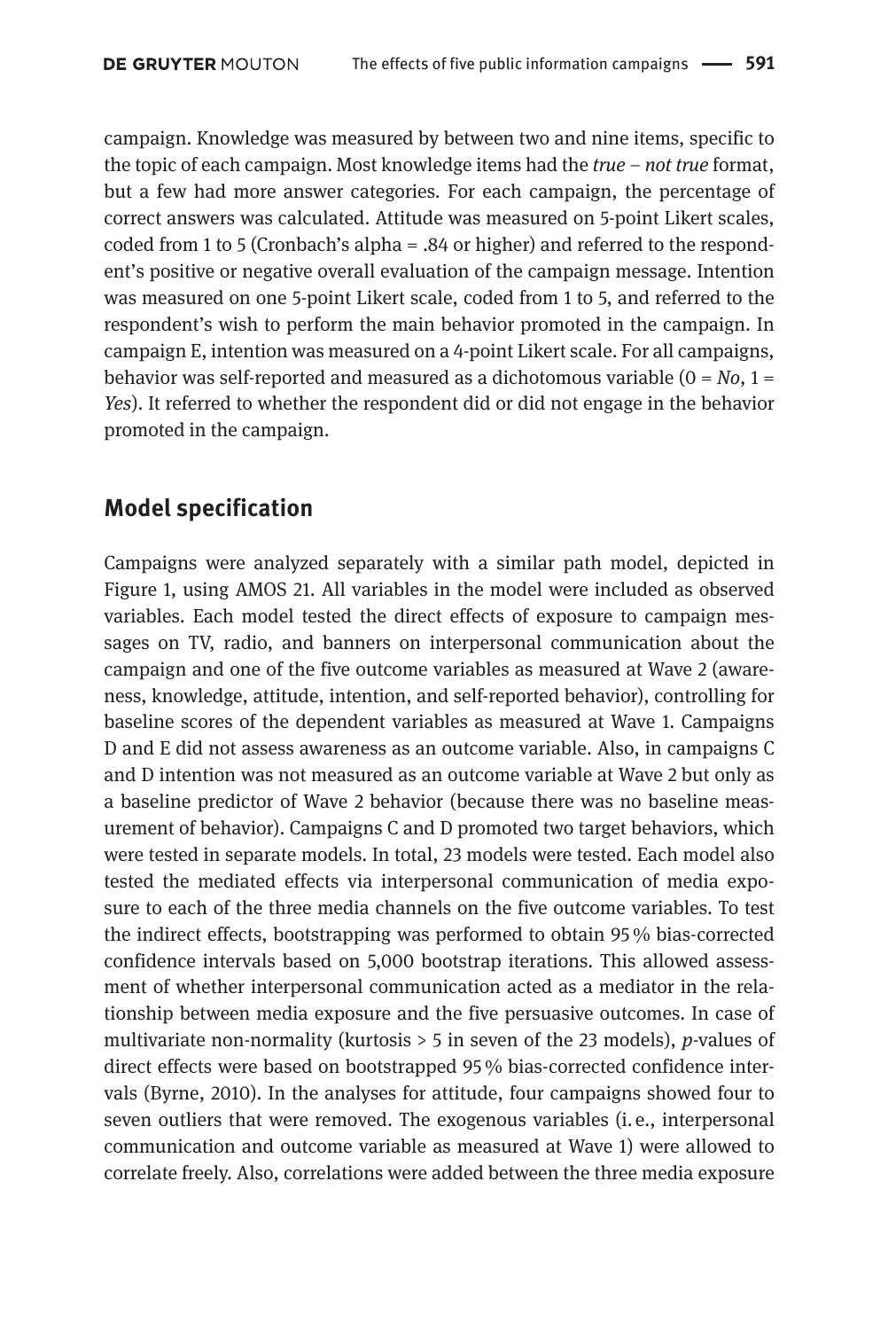variables (i. e., TV, radio, and banner). The model fit was evaluated using three indicators: Chi-Square (*p*-value should be < .05), RMSEA (should be smaller than .05) and CFI (should be higher than .95). Ten models (in campaign A, B, C, and D) had significant Chi-square values. However, all models had an acceptable fit based on RMSEA (between 0.00 and 0.08) and CFI (between .95 and 1.00), so we concluded that our models had an acceptable fit to the data.



**Figure 1:** Tested model (simplified, without covariances and error correlations).

## **4 Results**

Depending on the level of measurement of each variable, the means and standard deviations (attitude, intention) or percentages of respondents that answered *yes* on the dichotomous variables (awareness, knowledge, behavior, interpersonal communication, and media exposure) are presented in Table 1. Across the campaigns, awareness of the campaigns ranged between 64 % and 95 %, whereas correct knowledge about the specific campaign topic was held by 53 % to 97 %. Furthermore, attitude towards the message tended to be in the upper half of the 5-point Likert scale (means between 3.58 and 4.15). Intention was above midscale for campaigns A and E, and slightly below midscale for campaign B. Actual behavior ranged between 9 % and 82 %. Across campaigns, recall of TV exposure was higher (between 49 % and 73 % of respondents) than radio exposure (between 35 % and 61 % of respondents) or banner exposure (between 13 % and 36 % of respondents). Between 25 % and 66 % of respondents were involved in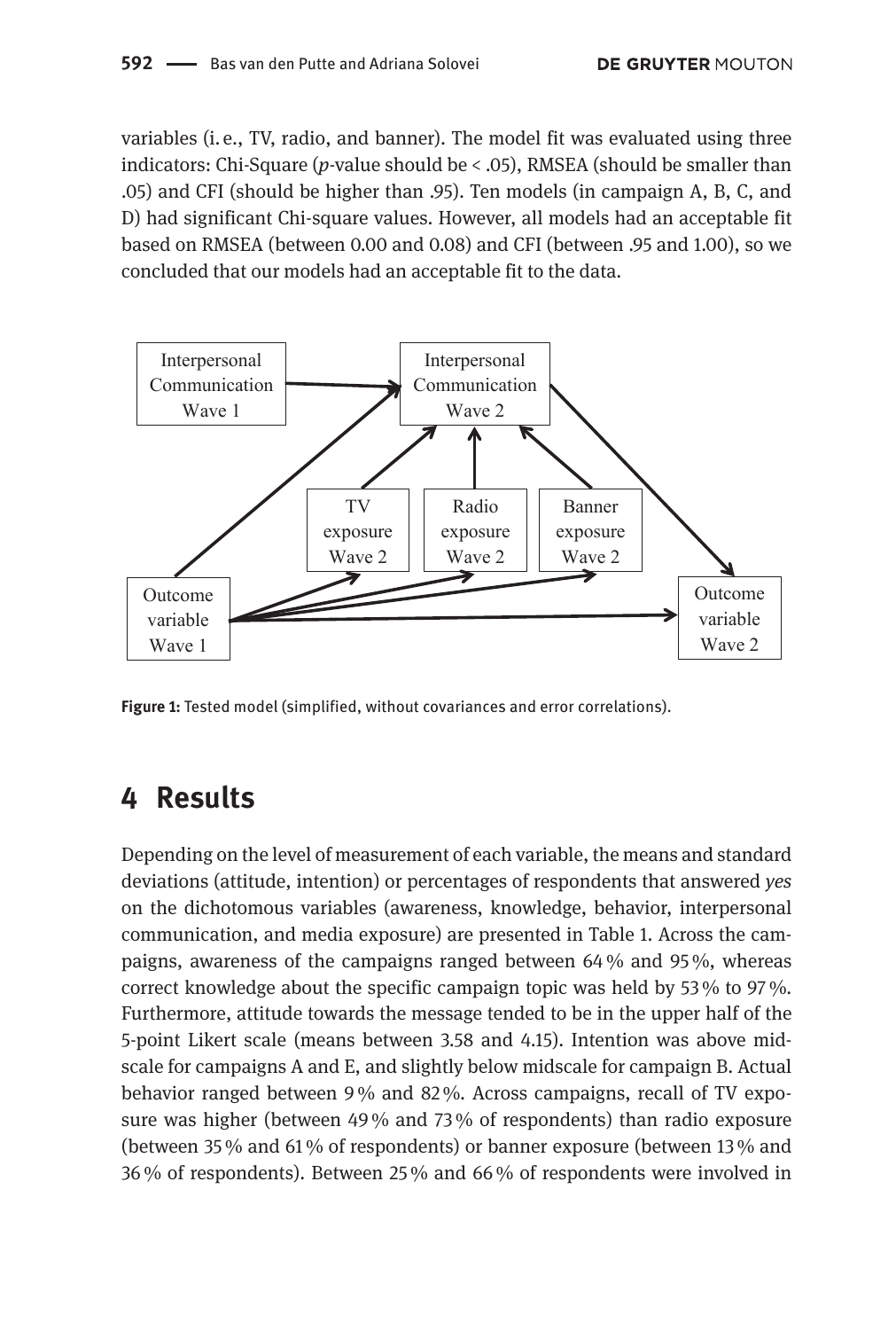interpersonal communication about the campaigns. Table 2 shows that interpersonal communication was stimulated by campaign exposure, although the media that was most influential differed over the course of the campaigns.

|                 |           | Correct            |                                     |                                                      |                          | Interpersonal TV                                                                                                                         |          | Radio                               | <b>Banner</b> |
|-----------------|-----------|--------------------|-------------------------------------|------------------------------------------------------|--------------------------|------------------------------------------------------------------------------------------------------------------------------------------|----------|-------------------------------------|---------------|
|                 | Awareness | knowledge Attitude |                                     | Intention                                            | <b>Behavior</b>          | communi-<br>cation                                                                                                                       | exposure | exposure                            | exposure      |
| Campaign % (SD) |           | $%$ (SD)           |                                     | Mean <sup>a</sup> (SD) Mean <sup>b</sup> (SD) % (SD) |                          | % (SD)                                                                                                                                   | $%$ (SD) | $%$ (SD)                            | $%$ (SD)      |
|                 |           |                    |                                     |                                                      |                          | 95.2 (21.4) 71.7 (23.9) 3.89 (0.67) 4.55 (1.50) 42.9 (49.5) 40.6 (49.2) 60.6 (48.2) 60.6 (48.9) 34.7 (47.7)                              |          |                                     |               |
| m               |           |                    |                                     |                                                      |                          | 64.0 (48.0) 53.5 (26.8) 3.61 (0.58) 2.82 (1.03) 24.5 (43.1) 24.9 (43.3) 48.9 (50.0) 35.0 (47.7) 24.3 (42.9)                              |          |                                     |               |
|                 |           |                    | 87.6 (28.2) 97.2 (14.8) 4.15 (0.78) | ļ                                                    | $9.1(28.8)$ <sup>d</sup> | $82.2(38.3)^e$ 57.5 (49.5)                                                                                                               |          | 72.7 (44.6) 48.6 (50.0) 35.6 (47.9) |               |
|                 |           |                    | 68.1 (32.6) 4.04 (0.60)             |                                                      | 58.2 (49.4) <sup>d</sup> | $44.1(49.7)^{c}$ 48.9 (50.1) 65.4 (47.7) 38.9 (48.8) 13.2 (34.0)                                                                         |          |                                     |               |
|                 |           |                    |                                     |                                                      |                          | $(2,9,0)$ 3.58 $(0.94)$ 3.21 $(1.04)$ 72.0 $(44.9)$ 66.5 $(47.2)$ 61.9 $(40.8.6)$ 40.8 $(49.2)$ 26.8 $(44.3)$                            |          |                                     |               |
|                 |           |                    |                                     |                                                      |                          | a Attitude was measured on a scale from 1–5. <sup>b</sup> Intention was measured on a scale from 1–5, except for campaign E where it was |          |                                     |               |

Table 1: Descriptives (Wave 2 measurement).

measured from 1–4. c These statistics refer to the first behavior promoted by this campaign. d These statistics refer to the second measured from 1-4. 'These statistics refer to the first behavior promoted by this campaign. <sup>d</sup> These statistics refer to the second behavior promoted by this campaign. behavior promoted by this campaign.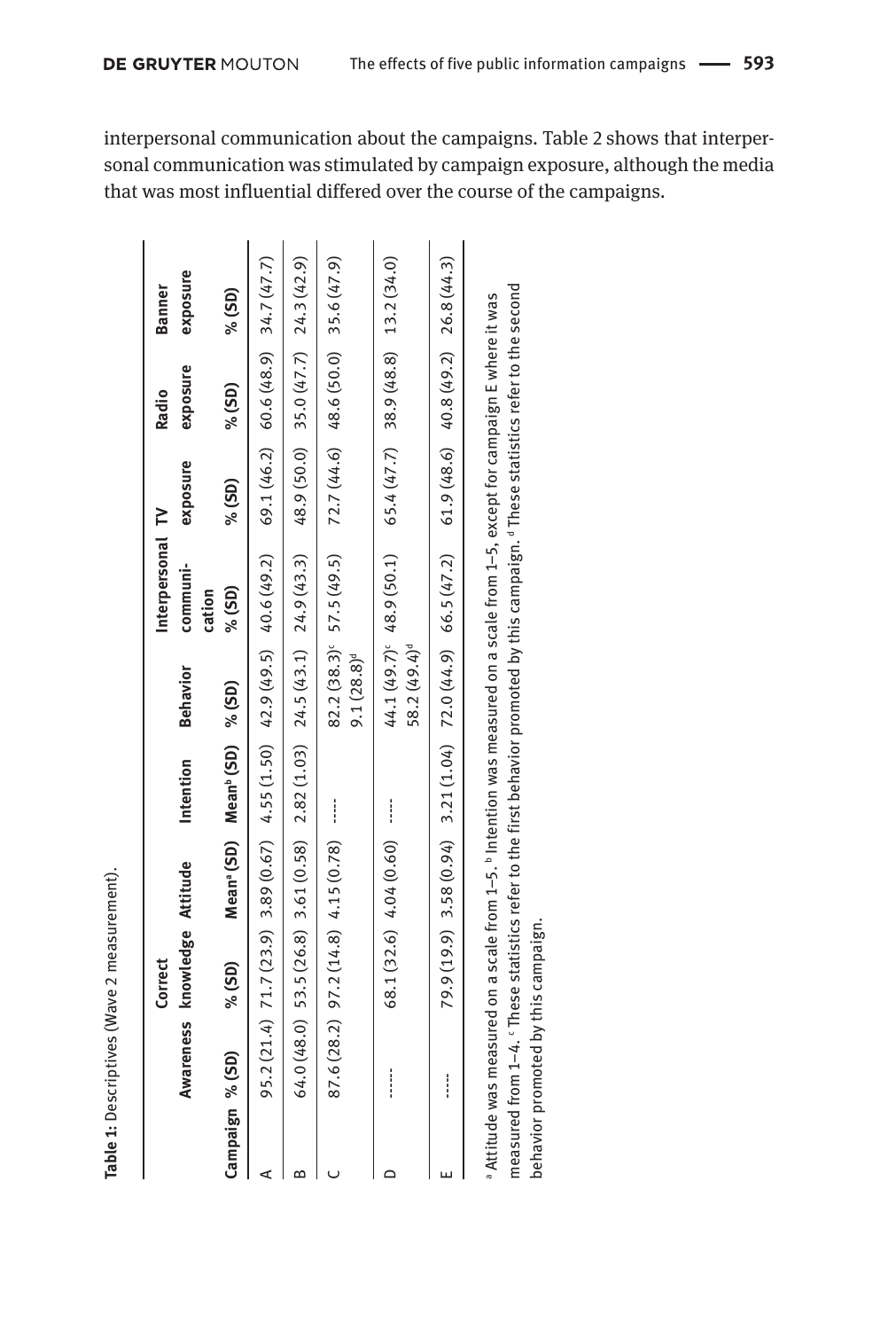| Campaign | т٧        | Radio    | <b>Banner</b> | IC (Wave $1$ ) |
|----------|-----------|----------|---------------|----------------|
| A        | $0.17***$ | 0.05     | $0.13**$      | $0.19***$      |
| B        | $0.10*$   | $0.14**$ | 0.08          | $0.42***$      |
| C        | 0.05      | $0.10*$  | $0.10*$       | $0.32***$      |
| D        | $0.14*$   | 0.08     | 0.02          | $0.37***$      |
| Ε        | 0.01      | $0.11**$ | 0.01          | $0.34***$      |

**Table 2:** Standardized effects of regression of Wave 2 interpersonal communication on TV, radio, and banner exposure, and Wave 1 interpersonal communication.

*Note.* IC = interpersonal communication.

 $* p \lt 0.05$ ,  $** p \lt 0.01$ ,  $*** p \lt 0.001$ .

**Awareness.** As depicted in Table 3, interpersonal communication had positive direct effects on awareness of the topic in all three campaigns where awareness was assessed. Turning to the effects of media exposure on awareness, there were three positive direct effects and six positive indirect effects via interpersonal exposure. Specifically, TV exposure had one direct effect (campaign B) and two indirect effects (campaigns A and B). Radio exposure had two direct effects (campaigns A and B) and two indirect effects (campaigns B and C). Banner exposure had no direct effects, and two indirect effects (campaigns A and C).

**Table 3:** Standardized direct and indirect effects of media and interpersonal communication on awareness.

|                 | IC.       |               | т٧        |               | Radio    |               | <b>Banner</b> |
|-----------------|-----------|---------------|-----------|---------------|----------|---------------|---------------|
| Campaign Direct |           | <b>Direct</b> | Indirect  | <b>Direct</b> | Indirect | <b>Direct</b> | Indirect      |
| Α               | $0.12***$ | 0.06          | $0.02***$ | $0.14***$     | 0.01     | 0.04          | $0.02**$      |
| B               | $0.18***$ | $0.15***$     | $0.02*$   | $0.09*$       | $0.02**$ | $-0.01$       | 0.01          |
| C               | $0.13**$  | 0.06          | 0.01      | 0.05          | $0.01*$  | 0.00          | $0.01**$      |

*Note.* IC = interpersonal communication; indirect effects refer to the paths mediated through interpersonal communication.

 $* p \lt .05$ ,  $** p \lt .01$ ,  $*** p \lt .001$ .

**Knowledge**. As Table 4 shows, interpersonal communication had positive direct effects on knowledge of the campaign topic in four of the five campaigns. Regarding the effects of media exposure on knowledge, there were three posi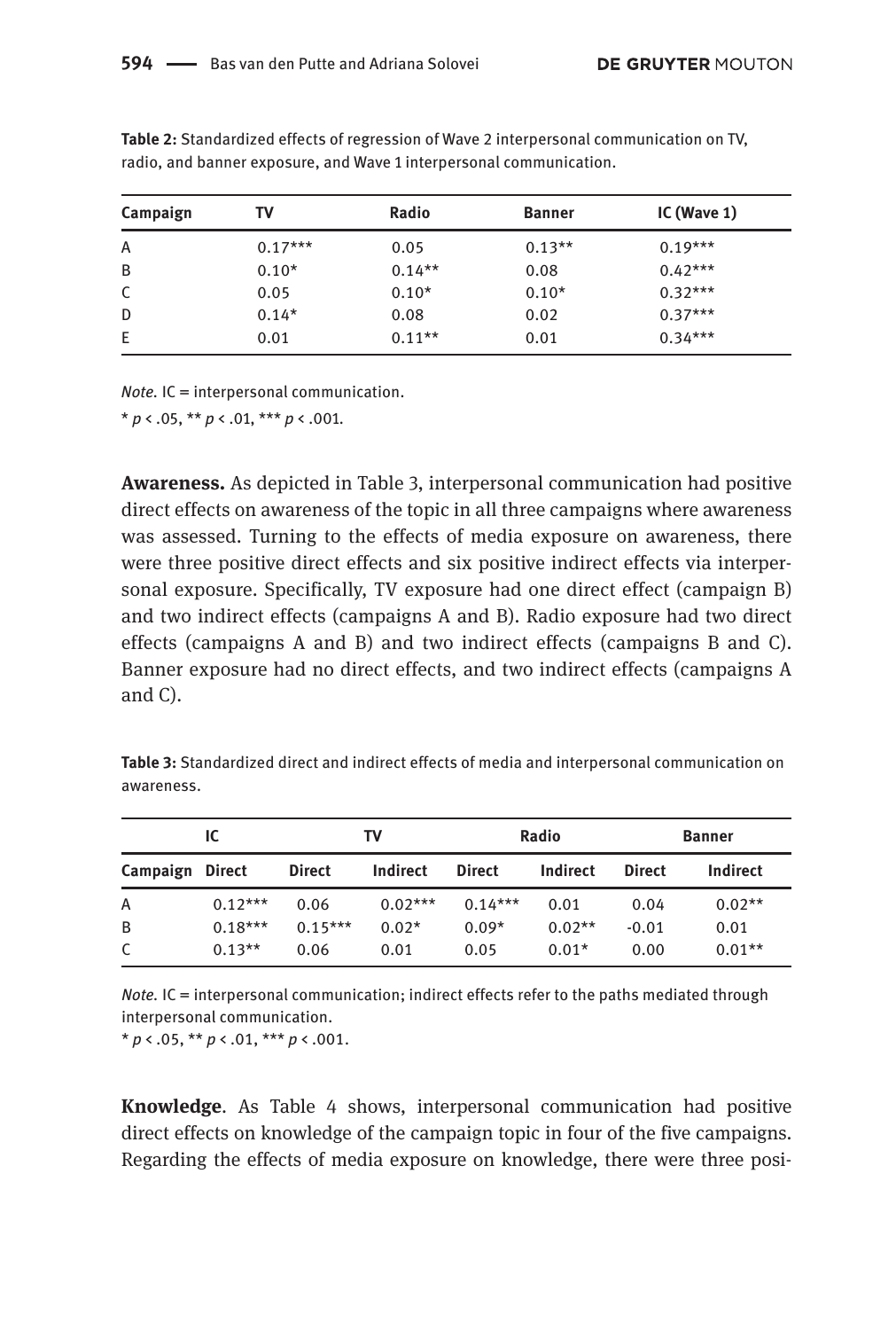tive direct effects and six positive indirect effects via interpersonal exposure. TV exposure had one direct effect (campaign A) and two indirect effects (campaigns A and B). Radio exposure had two direct effects (campaigns A and B) and two indirect effects (campaigns B and E). Banner exposure had no direct effects and two indirect effects (campaigns A and B).

| <b>Table 4:</b> Standardized direct and indirect effects of media and interpersonal communication on |
|------------------------------------------------------------------------------------------------------|
| knowledge.                                                                                           |

|                 | IC        |               | т٧        |               | Radio    |               | <b>Banner</b> |
|-----------------|-----------|---------------|-----------|---------------|----------|---------------|---------------|
| Campaign Direct |           | <b>Direct</b> | Indirect  | <b>Direct</b> | Indirect | <b>Direct</b> | Indirect      |
| A               | $0.19***$ | $0.09*$       | $0.03***$ | $0.10*$       | 0.01     | 0.01          | $0.02**$      |
| B               | $0.10*$   | 0.08          | $0.01*$   | $0.10*$       | $0.01*$  | $-0.01$       | $0.01*$       |
| C               | 0.06      | 0.02          | 0.00      | 0.03          | 0.01     | $-0.03$       | 0.01          |
| D               | $0.12**$  | 0.06          | 0.01      | 0.07          | 0.01     | 0.03          | 0.00          |
| E               | $0.11**$  | 0.06          | 0.00      | 0.03          | $0.01**$ | 0.03          | 0.00          |

*Note.* IC = interpersonal communication; indirect effects refer to the paths mediated through interpersonal communication.

 $* p \lt .05$ ,  $** p \lt .01$ ,  $*** p \lt .001$ .

**Attitude.** As shown in Table 5, interpersonal communication had positive direct effects on attitude towards the topic in four of the five campaigns. Two positive direct effects of media exposure were found, for TV exposure (campaign A) and radio exposure (campaign C). There were four positive indirect effects of exposure via interpersonal exposure. TV had one indirect effect (campaign B), radio had two indirect effects (campaigns B and E), and banner had one indirect effect (campaign C).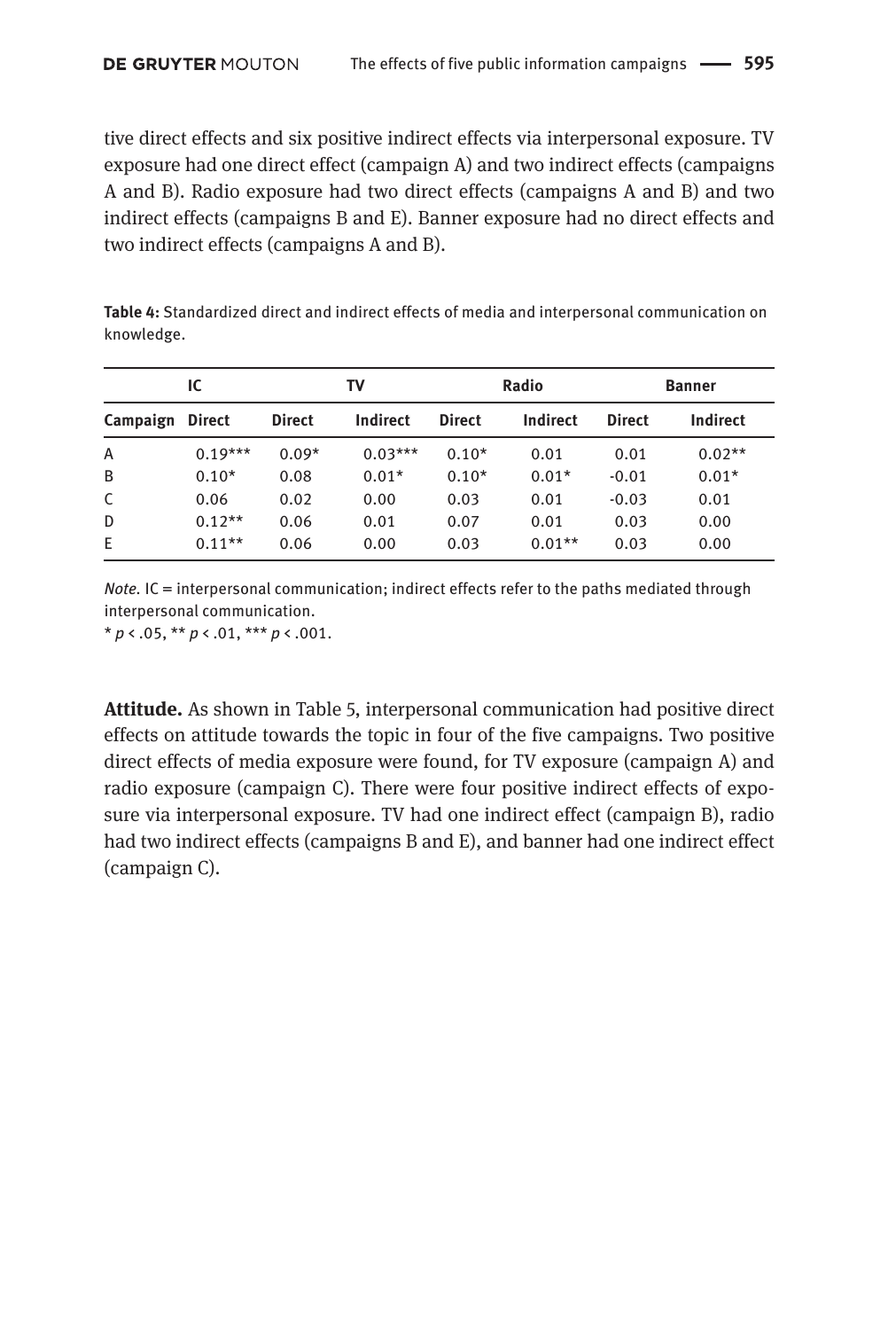|                 | IC.       |               | TV       |               | Radio    |               | <b>Banner</b> |
|-----------------|-----------|---------------|----------|---------------|----------|---------------|---------------|
| Campaign Direct |           | <b>Direct</b> | Indirect | <b>Direct</b> | Indirect | <b>Direct</b> | Indirect      |
| A               | $0.13**$  | $0.12*$       | 0.00     | 0.00          | 0.00     | 0.04          | 0.00          |
| B               | $0.14***$ | 0.06          | $0.01*$  | $-0.02$       | $0.02**$ | 0.01          | 0.01          |
| C               | $0.08**$  | 0.03          | 0.00     | $0.06*$       | 0.01     | $-0.01$       | $0.01*$       |
| D               | 0.05      | 0.06          | 0.00     | 0.00          | 0.00     | 0.00          | 0.00          |
| E               | $0.12***$ | 0.01          | 0.00     | $-0.02$       | $0.01**$ | 0.03          | 0.00          |

**Table 5:** Standardized direct and indirect effects of media and interpersonal communication on attitude.

*Note.* IC = interpersonal communication; indirect effects refer to the paths mediated through interpersonal communication.

\* *p* < .05, \*\* *p* < .01, \*\*\* *p* < .001.

**Intention.** As depicted in Table 6, interpersonal communication had positive direct effects on the behavioral intention in all three campaigns where intention was assessed as an outcome variable. Regarding effects of media exposure, no direct effects and five positive indirect effects were found. Specifically, TV had two indirect effects (campaigns A and B), radio had two indirect effects (campaigns B and E), and banner had one indirect effect (campaign A).

**Table 6:** Standardized direct and indirect effects of media and interpersonal communication on intention.

|                 | IC        |               | т٧       |               | Radio    |               | <b>Banner</b> |
|-----------------|-----------|---------------|----------|---------------|----------|---------------|---------------|
| Campaign Direct |           | <b>Direct</b> | Indirect | <b>Direct</b> | Indirect | <b>Direct</b> | Indirect      |
| Α               | $0.23***$ | 0.08          | $0.04**$ | 0.08          | 0.01     | $-0.03$       | $0.03*$       |
| B               | $0.08*$   | 0.04          | $0.01*$  | 0.00          | $0.01*$  | 0.01          | 0.01          |
| E.              | $0.14***$ | 0.02          | 0.00     | $-0.04$       | $0.01*$  | 0.02          | 0.00          |

*Note.* IC = interpersonal communication; indirect effects refer to the paths mediated through interpersonal communication.

 $* p \lt 0.05$ ,  $** p \lt 0.01$ ,  $*** p \lt 0.001$ .

**Behavior.** Table 7 shows that interpersonal communication had positive direct effects on behavior in three of the seven tested models. Four positive direct effects of media exposure were found: one for TV exposure (campaign D), two for radio exposure (campaigns C and E), and one for banner exposure (campaign C).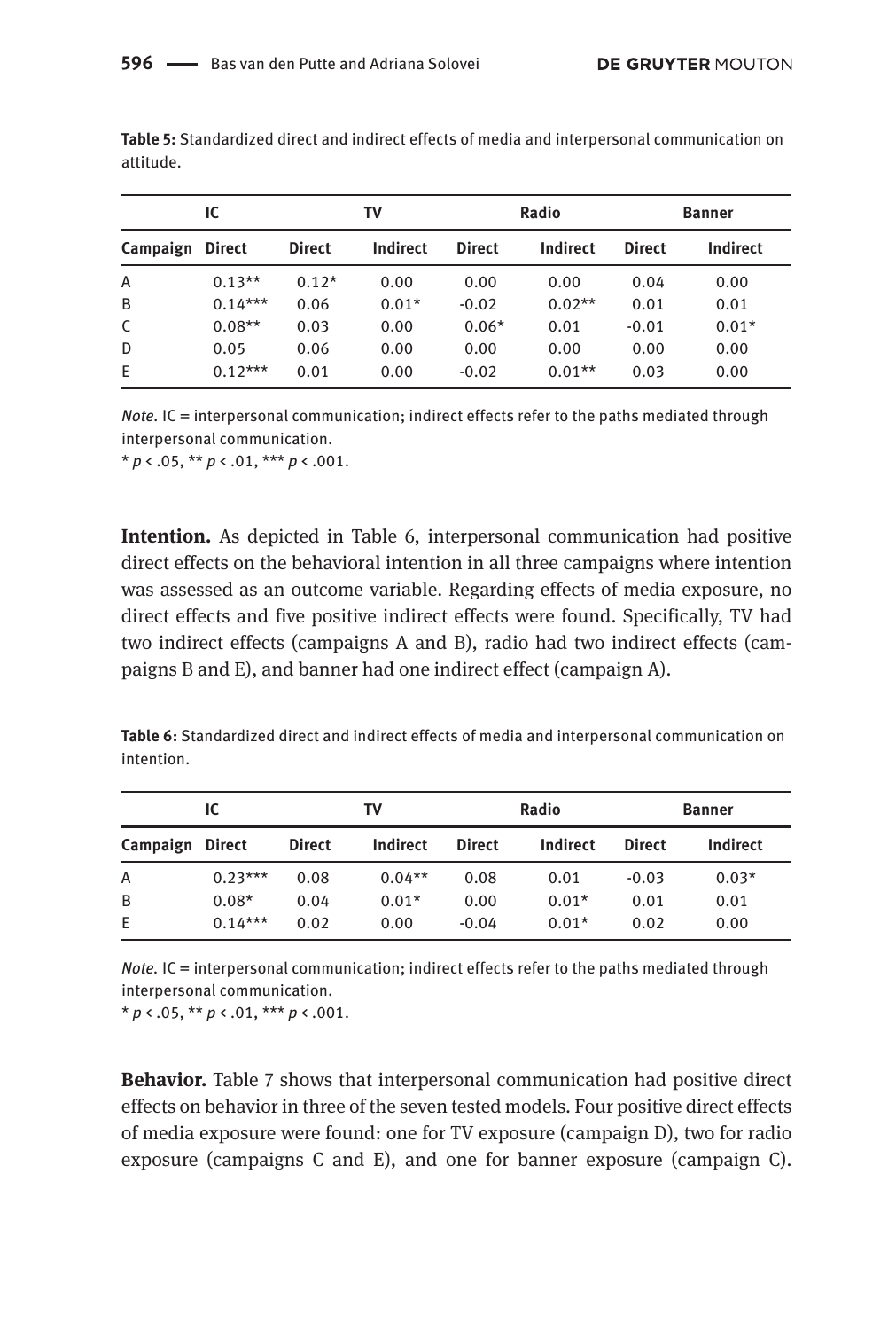Moreover, there were six positive indirect effects. Two indirect effects were found for TV (campaigns A and B), radio (campaigns B and C), as well as banner exposure (campaigns A and C).

**Table 7:** Standardized direct and indirect effects of media and interpersonal communication on behavior.

|                 | IС            | т٧            |                 | Radio         |           | <b>Banner</b> |                 |
|-----------------|---------------|---------------|-----------------|---------------|-----------|---------------|-----------------|
| Campaign        | <b>Direct</b> | <b>Direct</b> | <b>Indirect</b> | <b>Direct</b> | Indirect  | <b>Direct</b> | <b>Indirect</b> |
| A               | $0.31***$     | 0.03          | $0.05**$        | 0.08          | 0.01      | 0.00          | $0.04***$       |
| B               | $0.18***$     | 0.00          | $0.02*$         | 0.00          | $0.03***$ | $-0.02$       | 0.01            |
| C1 <sup>a</sup> | $0.08*$       | $-0.03$       | 0.00            | $0.12***$     | $0.01*$   | 0.04          | $0.01*$         |
| C2 <sup>b</sup> | 0.05          | $-0.07$       | 0.00            | 0.00          | 0.00      | $0.09*$       | 0.00            |
| D1 <sup>a</sup> | $-0.08$       | $0.20**$      | $-0.01$         | $-0.04$       | $-0.01$   | $-0.04$       | 0.00            |
| D2 <sup>b</sup> | 0.03          | $-0.06$       | 0.00            | $-0.01$       | 0.00      | $-0.02$       | 0.00            |
| E               | 0.04          | $-0.02$       | 0.00            | $0.06*$       | 0.00      | $-0.01$       | 0.00            |

*Note*. IC = interpersonal communication; indirect effects refer to the paths mediated through interpersonal communication.

<sup>a</sup> These statistics refer to the first behavior promoted by this campaign. <sup>b</sup> These statistics refer to the second behavior promoted by this campaign.

 $* p \lt .05$ ,  $** p \lt .01$ ,  $*** p \lt .001$ .

### **5 Discussion**

This paper aims to explore whether interpersonal communication mediates the effects of media exposure to public information campaigns on five persuasive outcomes: awareness, knowledge, attitude, intention, and behavior. Data from five Dutch public campaigns are used. The results show that interpersonal communication has direct positive effects on the five outcome variables in 17 of the 23 tested models and mediates the effects of media exposure on these variables in 15 models. In the 23 models, 12 direct effects on the outcome variables are found for the media exposure variables (one for online banners, four for TV, and seven for radio) as well as 27 indirect effects via interpersonal communication (eight for online banner exposure, nine for TV exposure, and ten for radio exposure). For all outcome variables, more indirect than direct effects are found of media exposure on the outcome variables. In other words, when people are exposed to a media message of a public campaign, they will be more likely to talk with someone else about the campaign topic, and as a result of this interpersonal communication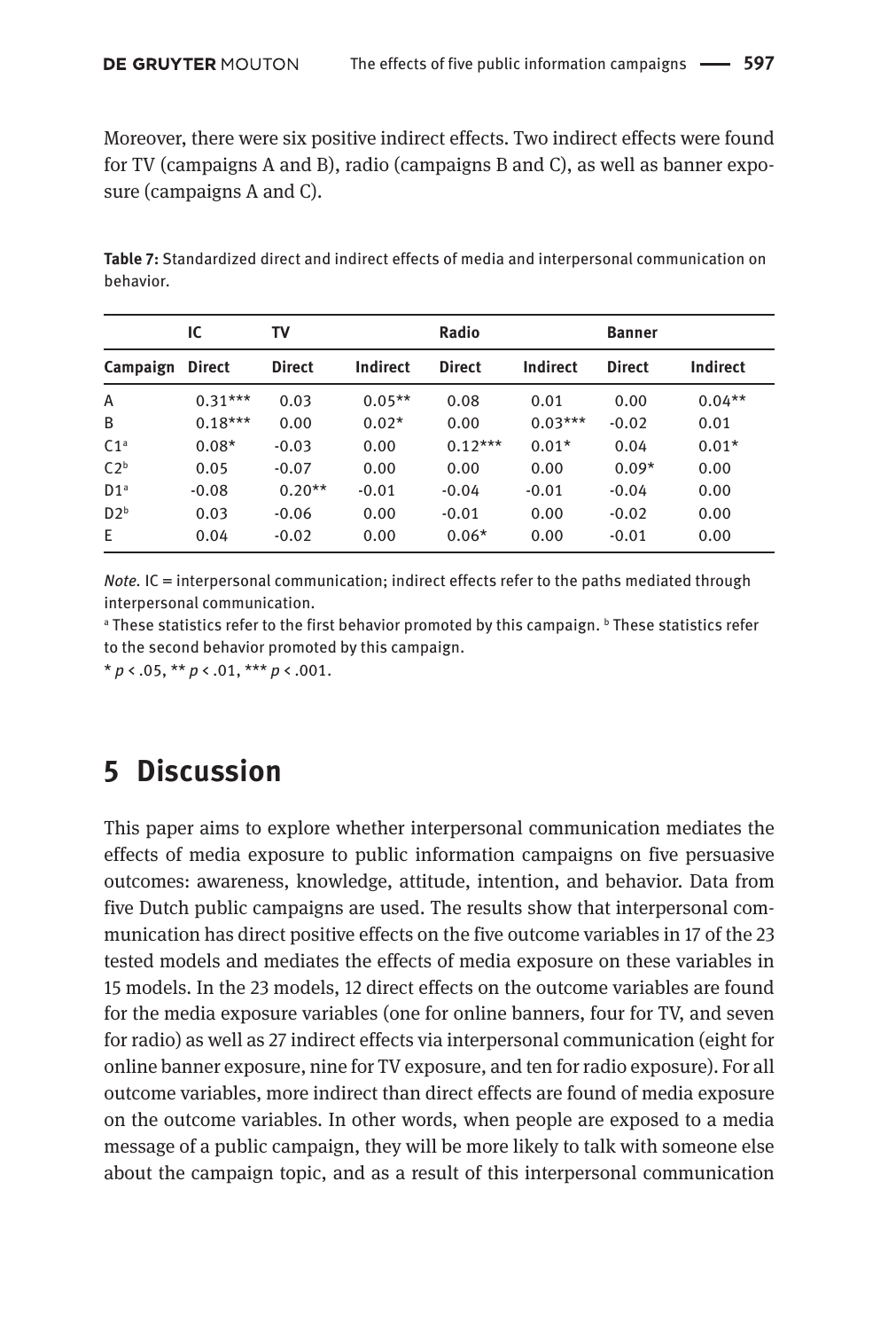(rather than of direct exposure to media) increase their awareness, knowledge, attitude, intention, and behavior promoted in the campaign. This supports previous empirical findings from health campaigns (Schuster et al., 2006; van den Putte et al., 2011).

These results are in line with the reasoning presented in Jeong and Bae (2018), namely that for someone to be persuaded regarding a campaign topic, that topic needs to first become salient in the person's mind. Campaign exposure can bring a campaign topic to the attention of people, after which interpersonal communication is a way to further increase salience about a topic (Hwang and Southwell, 2009). However, it must be noted that the indirect effects are small. Also, interpersonal communication after the campaign is more predicted by interpersonal communication before the campaign than by campaign exposure, indicating that people discuss the topic already before they are exposed to a PIC, and thus that there are other relevant determinants that stimulate interpersonal communication, for instance, personal interest in the topic. Future studies should examine these determinants of interpersonal communication (for an example, see Kalogeropoulos and Hopmann, 2019).

To our knowledge, this paper is the first to analyze the mediating effects of interpersonal communication in public information campaigns on topics other than health. Our paper shows that interpersonal communication plays an important role in the media exposure effects of public campaigns. A strength of our study is that longitudinal datasets are used that test existing public campaigns. This allows us to study changes in the dependent variables and increases the ecological validity of our study. A limitation of our study, however, is that campaign exposure and interpersonal communication are assessed in the same wave, with respect to the previous month. Therefore, one could argue that the relationship between interpersonal communication and media exposure could be the other way around as well, namely that interpersonal communication leads to better recall of campaign exposure. That is, if an individual has more pre-existing interest in a topic, indicated by pre-campaign interpersonal communication about it, it is more likely that this individual notices and pays attention to media messages about this topic, and thus is more likely to report exposure to a campaign about this topic. Because this cannot be solved by a three-wave design  $-$  as real-life exposure and interpersonal communication most likely always occur in the same period, both influencing the dependent variables – future research may employ experimental designs in order to test a causal relationship between exposure and interpersonal communication. Additionally, future studies may also take into account exposure to other types of media, such as outdoor advertising, messages in print media, and social media posts, in order to investigate whether similar mediating effects of interpersonal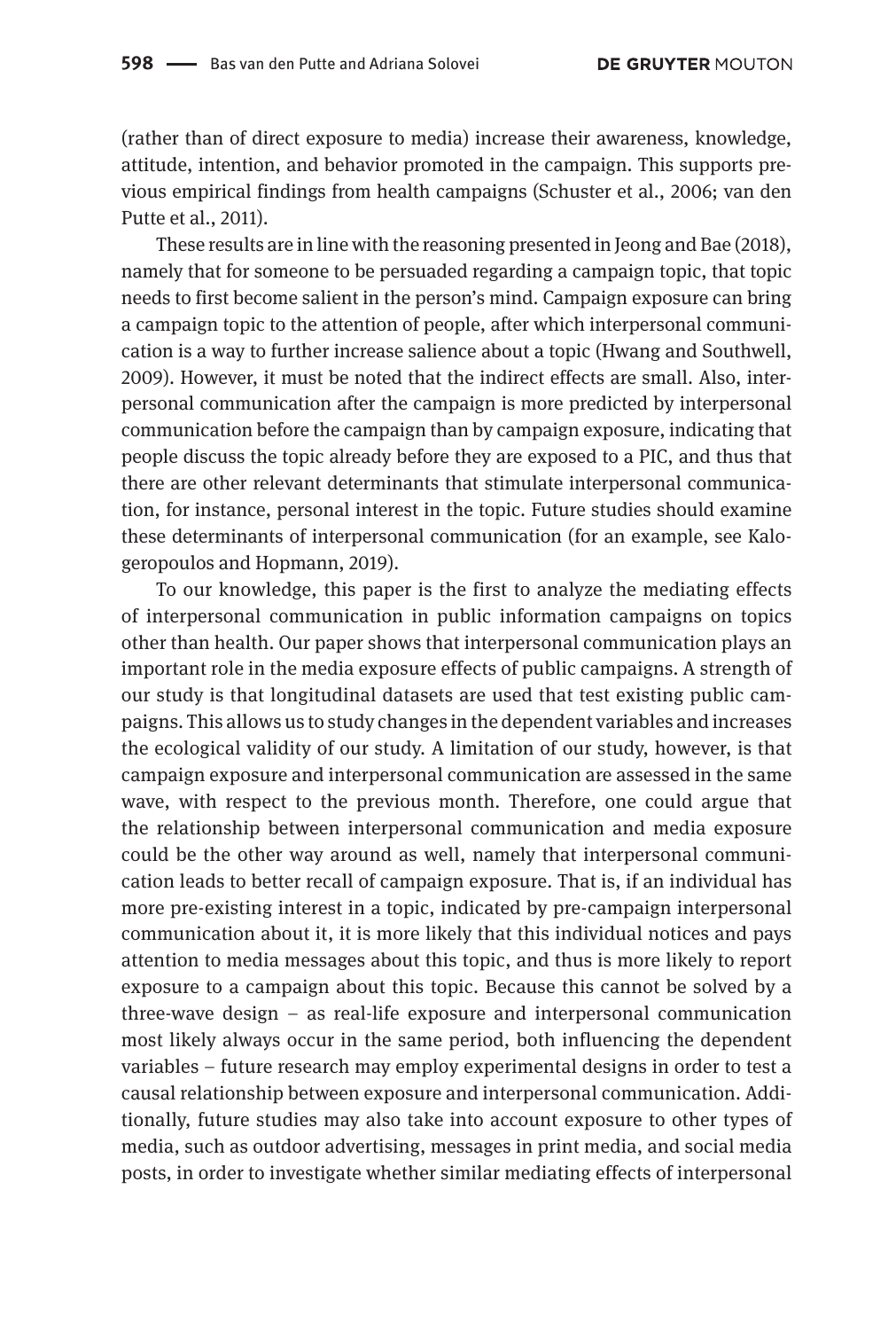communication are found (for an example on brand communication and social media, see Araujo, 2019).

Our results add empirical proof that interpersonal communication plays an important role in understanding the effects of media exposure on persuasive outcomes of public information campaigns. We recommend that in order to fully understand the way in which media lead to persuasive outcomes of public campaigns, researchers should take into account interpersonal communication as a mediator. In addition, practitioners should pay increased attention to the concept of interpersonal communication, which has been shown to be a relevant determinant of outcome variables. As currently most interpersonal communication is not caused by campaign exposure, campaign developers should design messages in public campaigns that stimulate interpersonal communication, as this may increase the persuasiveness of their campaigns. In this, governmental campaign developers can learn from various fields of communication. For example, in marketing communication interpersonal communication is acknowledged as an increasingly important component, commonly called word-of-mouth marketing (WOM; Kozinets, de Valck, Wojnicki, and Wilner, 2010), with brands encouraging consumer-to-consumer communication about their brand and products. Also, in political communication, it has been found that an online environment can catalyze interpersonal communication (called e-WOM) and overall engagement of individuals as a result of being exposed to certain messages (Norris and Curtice, 2008; Oates and Gibson, 2006). This is explained, for example, by the fact that an online platform offers the possibility for public conversations and allows individuals to share certain messages on their personal profiles (Jackson and Lilleker, 2009). The latter can also lead to a message becoming viral, which is generally a desired persuasive outcome (Ho and Dempsey, 2010). Studies in political communication further showed that to support the virality of a message, it is important to consider factors such as the fit between the platform where the message is posted and its recipients (Larsson, 2017) or by engaging more sources in dissemination of the message, for example, bloggers (Wallsten, 2010). Another message feature that can elicit interpersonal communication is the emotional component, namely, provocative emotional messages which elicit more arousal are more likely to stimulate interpersonal communication (Berger and Milkman, 2011; Dunlop, Kashima and Wakefield, 2010). However, it should be noted that generally the government avoids creating campaigns that are controversial or elicit strong arousal or emotions. In addition, campaign evaluators should assess interpersonal communication in evaluations of public campaigns. This may add increased understanding of how media channels are persuasive in promoting the message of public campaigns.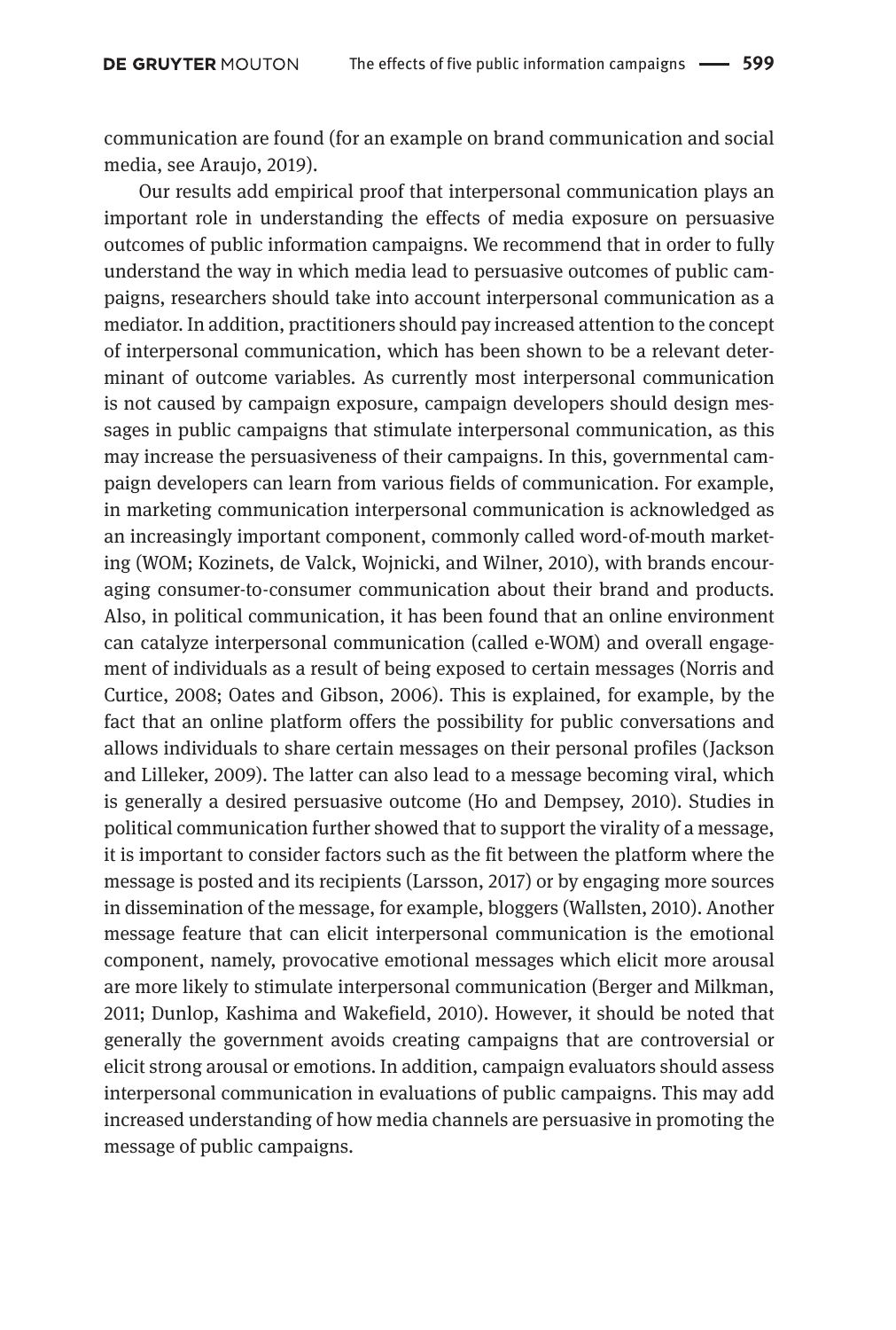### **References**

- Araujo, T. (2019). The impact of sharing brand messages: How message, sender and receiver characteristics influence brand attitudes and information diffusion on social networking sites. *Communications*, *44*(2), 162–184. doi:10.1515/commun-2018–2004
- Berger, J., & Milkman, K. L. (2011). What makes online content viral? *Journal of Marketing Research*, *49*(2), 192–205. doi:10.1509/jmr.10.0353
- Berner, M. M., Leiber, C., Kriston, L., Stodden, V., & Günzler, C. (2008). Effects of written information material on help-seeking behavior in patients with erectile dysfunction: A longitudinal study. *Journal of Sexual Medicine*, *5*(2), 436–447. doi:10.1111/j.1743- 6109.2007.00673.x
- Byrne, B. M. (2010). *Structural equation modelling with AMOS: Basic concepts, applications,*  and programming (2<sup>nd</sup> ed.). New York: Routledge.
- David, C., Cappella, J. N., & Fishbein, M. (2006). The social diffusion of influence among adolescents: Group interaction in a chat room environment about antidrug advertisements. *Communication Theory*, *16*(1), 118–140. doi:10.1111/j.1468- 2885.2006.00008.x
- Dunlop, S. M., Kashima, Y., & Wakefield, M. (2010). Predictors and consequences of conversations about health promoting media messages. *Communication Monographs*, *77*(4), 518–539. doi:10.1080/03637751.2010.502537
- Ho, J. Y., & Dempsey, M. (2010). Viral marketing: Motivations to forward online content. *Journal of Business Research*, *63*(9–10), 1000–1006. doi:10.1016/j.jbusres.2008.08.010
- Hornik, R., Jacobsohn, L., Orwin, R., Piesse, A., & Kalton, G. (2008). Effects of the national youth anti-drug media campaign on youths. *American Journal of Public Health*, *98*(12), 2229–2236. doi:10.2105/AJPH.2007.125849
- Hornik, R., & Yanovitzky, I. (2003). Using theory to design evaluations of communication campaigns: The case of the National Youth Anti-Drug Media Campaign. *Communication Theory*, *13*(2), 204–224. doi:10.1111/j.1468-2885.2003.tb00289.x
- Hwang, Y., & Southwell, B. G. (2009). Science TV news exposure predicts science beliefs. *Communication Research*, *36*(5), 724–742. doi:10.1177/0093650209338912
- Hyman, H. H., & Sheatsley, P. B. (1947). Some reasons why information campaigns fail. *Public Opinion Quarterly*, *11*(3), 412–423. doi:10.1093/poq/11.3.412
- Jackson, N. A., & Lilleker, D. G. (2009). Building an architecture of participation? Political parties and Web 2.0 in Britain. *Journal of Information Technology & Politics*, *6*(3–4), 232–250. doi:10.1080/19331680903028438
- Jeong, M., & Bae, R. E. (2018). The effect of campaign-generated interpersonal communication on campaign-targeted health outcomes: A meta-analysis. *Health Communication*, *33*(8), 988–1003. doi:10.1080/10410236.2017.1331184
- Jeong, M., Tan, A. S., Brennan, E., Gibson, L., & Hornik, R. C. (2015). Talking about quitting: Interpersonal communication as a mediator of campaign effects on smokers' quit behaviors. *Journal of Health Communication*, *20*(10), 1196–1205. doi:10.1080/10810730.2 015.1018620
- Kalogeropoulos, A., & Hopmann, D. N. (2019). Interpersonal discussions and immigration attitudes. *Communications*, *44*(2), 185–203. doi:10.1515/commun-2018–2007
- Katz, E., & Lazarsfeld, P. F. (1955). *Personal influence: The part played by people in the flow of mass communications*. Glencoe, IL: The Free Press.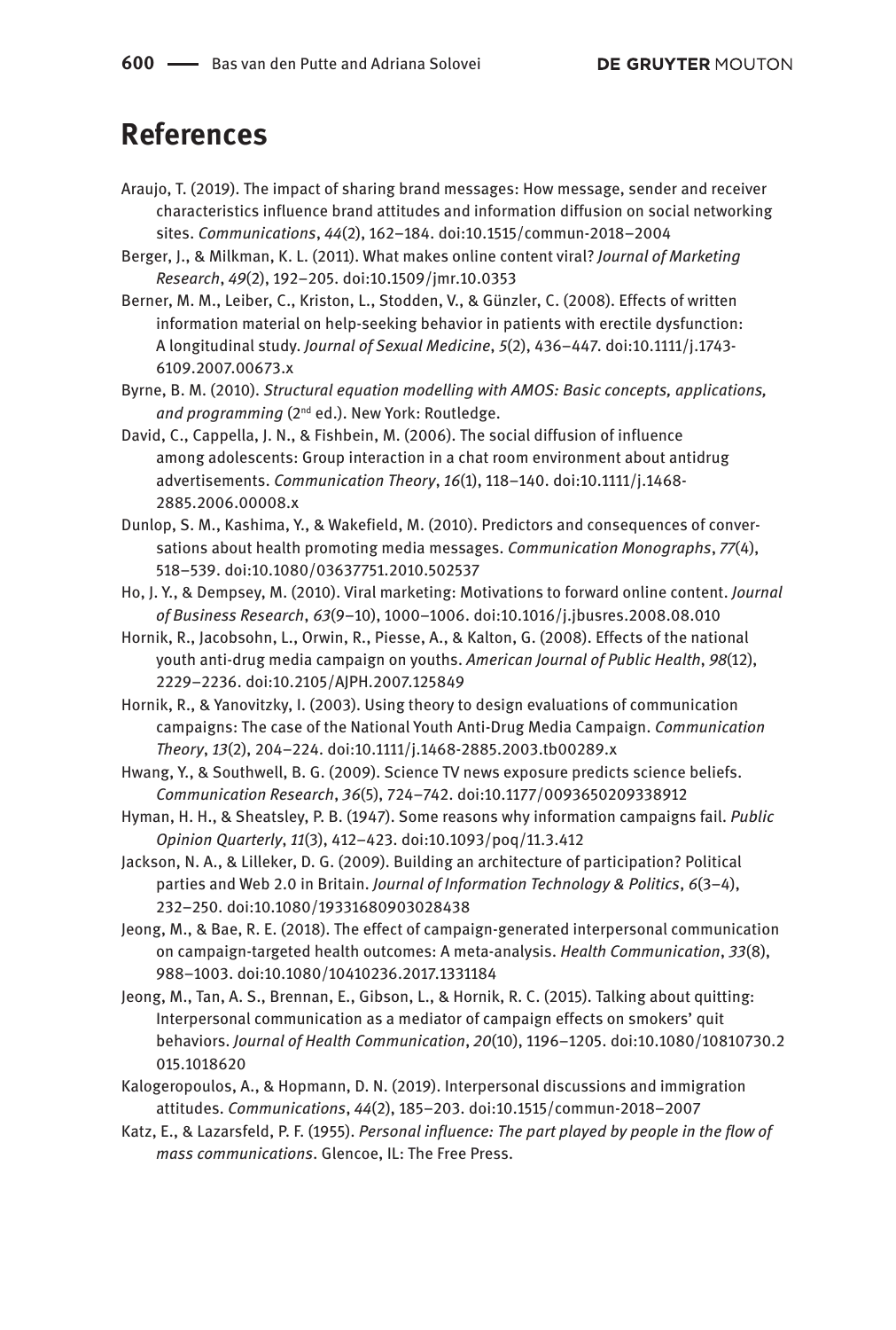Klapper, J. T. (1960). *The effects of mass communications*. Oxford, England: Free Press of Glencoe.

Korhonen T., Uutela A., Korhonen H. J., & Puska P. (1998) Impact of mass media and interpersonal health communication on smoking cessation attempts: A study in North Karelia, 1989–1996. *Journal of Health Communication*, *3*(2), 105–118. doi:10.1080/108107398127409

Kozinets, R. V., de Valck, K., Wojnicki, A. C., & Wilner, S. J. S. (2010). Networked narratives: Understanding word-of-mouth marketing in online communities. *Journal of Marketing*, *74*(2), 71–89. doi:10.1509/jmkg.74.2.71

Larsson, A. O. (2017). Going viral? Comparing parties on social media during the 2014 Swedish election. *Convergence: The International Journal of Research into New Media Technologies*, *23*(2), 117–131. doi:10.1177/1354856515577891

Maibach, E. (1993). Social marketing for the environment: Using information campaigns to promote environmental awareness and behavior change. *Health Promotion International*, *8*(3), 209–224. doi:10.1093/heapro/8.3.209

McGuire, W. J. (1985). Attitudes and attitude change. In G. Lindzey & E. Aronson (Eds.), *Handbook of social psychology* (3rd ed., vol. 2, pp. 233–346). New York: Random House.

Mosler, H. J., & Martens, T. (2008). Designing environmental campaigns by using agent-based simulations: Strategies for changing environmental attitudes. *Journal of Environmental Management*, *88*(4), 805–816. doi:10.1016/j.jenvman.2007.04.013

Norris, P., & Curtice, J. (2008). Getting the message out: A two-step model of the role of the internet in campaign communication flows during the 2005 British general election. *Journal of Information Technology & Politics*, *4*(4)*,* 3–13. doi:10.1080/19331680801975359

Oates, S., & Gibson, R. K. (2006). The internet, civil society and democracy. In S. Oates, D. Owen & R. K. Gibson (Eds). *The internet and politics: Citizens, voters and activists* (pp. 1–16). London: Routledge.

O'Keefe, G. J. (1985). "Taking a bite out of crime": The impact of a public information campaign. *Communication Research*, *12*(2), 147–178. doi:10.1177/009365085012002001

Palmgreen, P., Donohew, L., Lorch, E. P., Hoyle, R. H., & Stephenson, M. T. (2001). Television campaigns and adolescent marijuana use: Tests of sensation seeking targeting. *American Journal of Public Health*, *91*(2), 292–296. doi:10.2105/AJPH.91.2.292

Rice, R. E., & Atkin, C. K. (Eds.) (2012). *Public communication campaigns* (4th ed.). Thousand Oaks: Sage.

Rimal, R. N., Flora, J. A., & Schooler, C. (1999). Achieving improvements in overall health orientation: Effects of campaign exposure, information seeking, and health media use. *Communication Research*, *26*(3), 322–348. doi:10.1177/009365099026003003

Rogers, E. M. (2003). *Diffusion of innovations* (5th edition). New York: Free Press.

Schuster, D. V., Valente, T. W., Skara, S. N., Wenten, M. R., Unger, J. B., Cruz, T. B., & Rohrbach, L. A. (2006). Intermedia processes in the adoption of tobacco control activities among opinion leaders in California. *Communication Theory*, *16*(1), 91–117. doi:10.1111/j.1468- 2885.2006.00007.x

Snyder, L. B., & Blood, D. J. (1992). Caution: Alcohol advertising and the Surgeon General's alcohol warnings may have adverse effects on young adults. *Journal of Applied Communication Research*, *20*(1), 37–53. doi:10.1080/00909889209365318

Snyder, L. B., Hamilton, M. A., Mitchell, E. W., Kiwanuka-Tondo, J., Fleming-Milici, F., & Proctor, D. (2004). A meta-analysis of the effect of mediated health communication campaigns